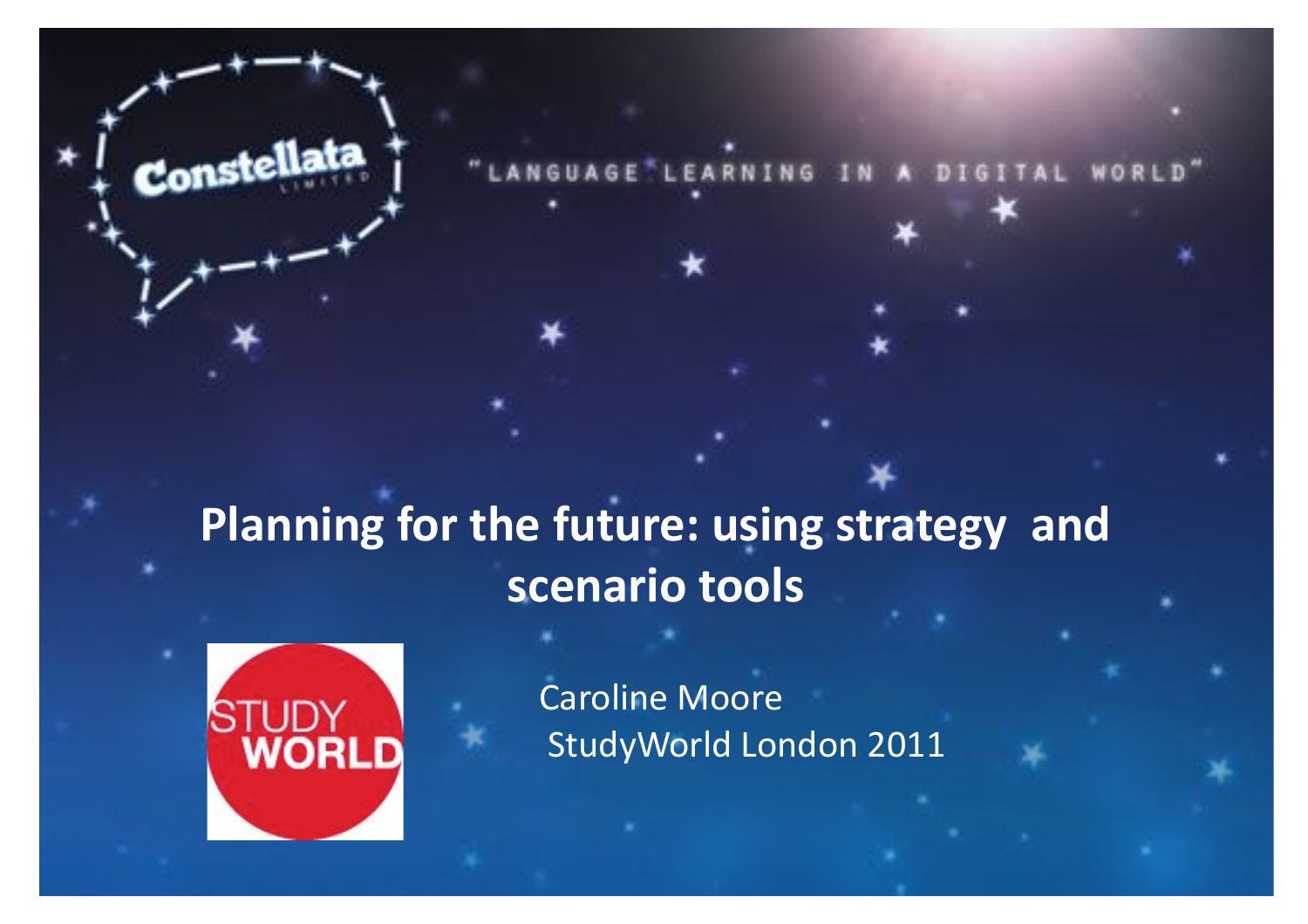

### **Overview**



- Introduction to scenario planning & sample activities
- **Overview of Graddol** findings)
- Impact of technology
- Implications for the language travel sector

http://www.youtube.com/watch?v=\_RpSv3HjpEw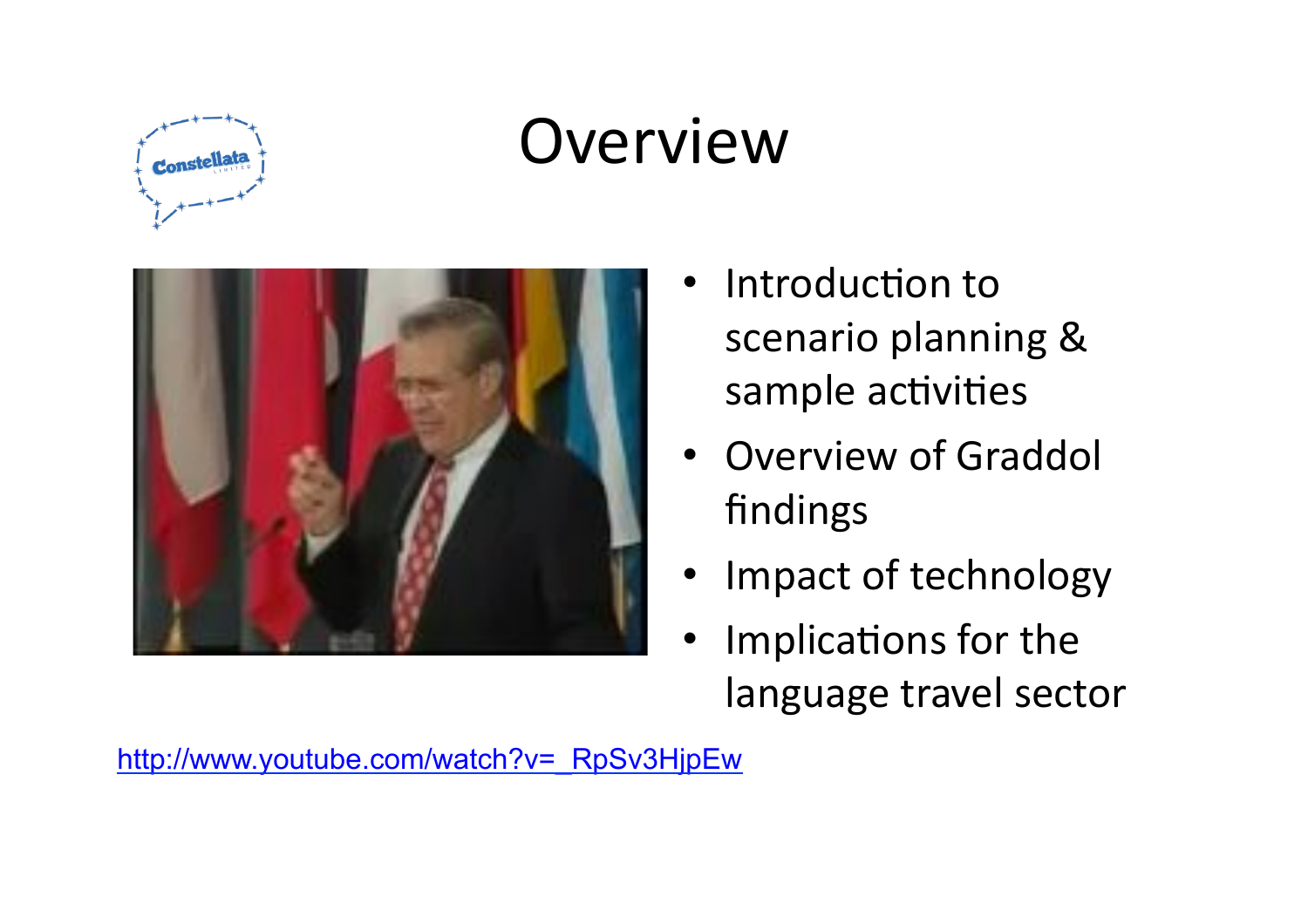

"Strategy is the great work of the organization. In situations of life or death, it is the Tao of survival or extinction. Its study cannot be neglected."))

#### Sun Tzu, The Art of War.

Quoted in Grant (2008) Contemporary Strategy Analysis. Blackwell.

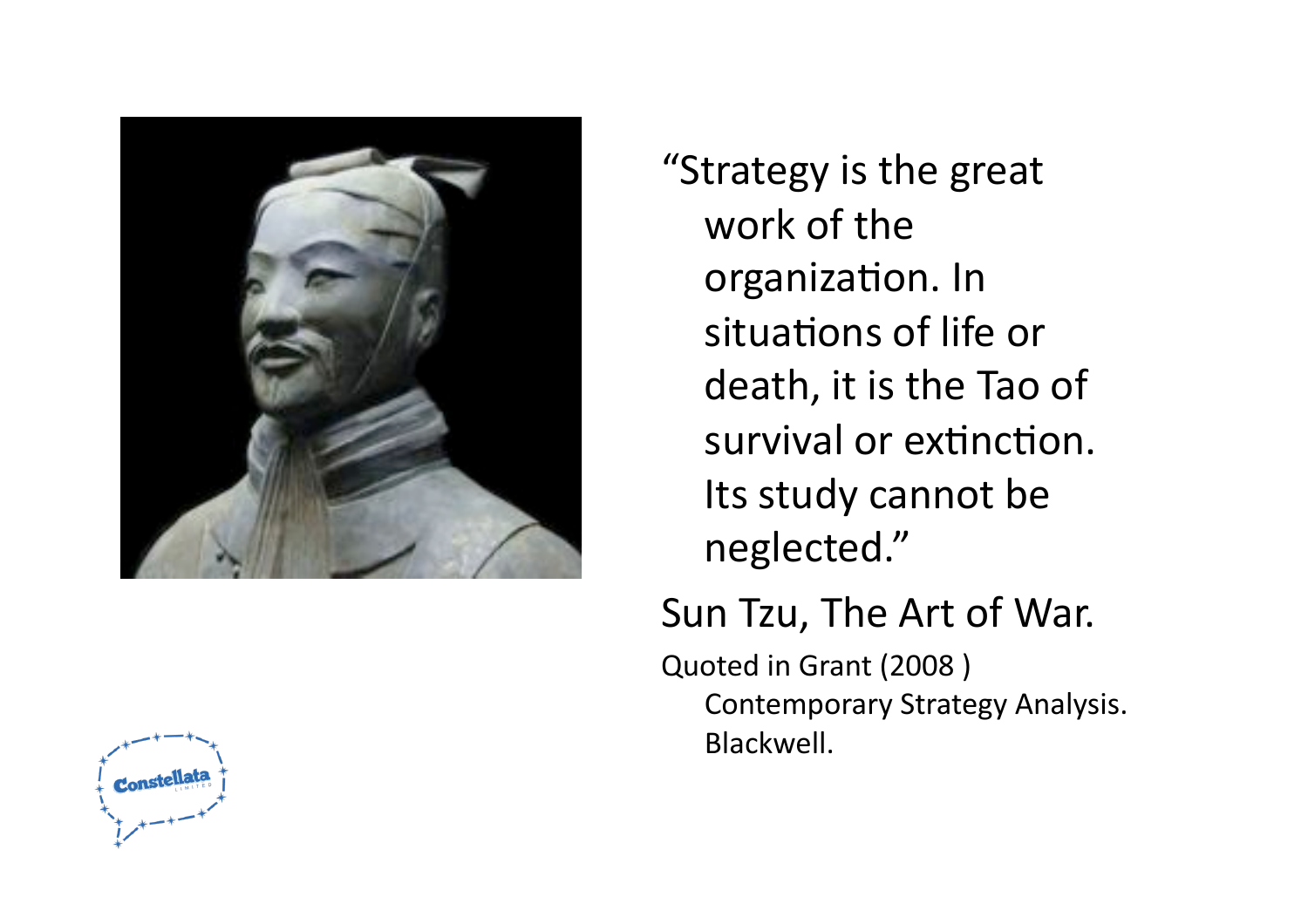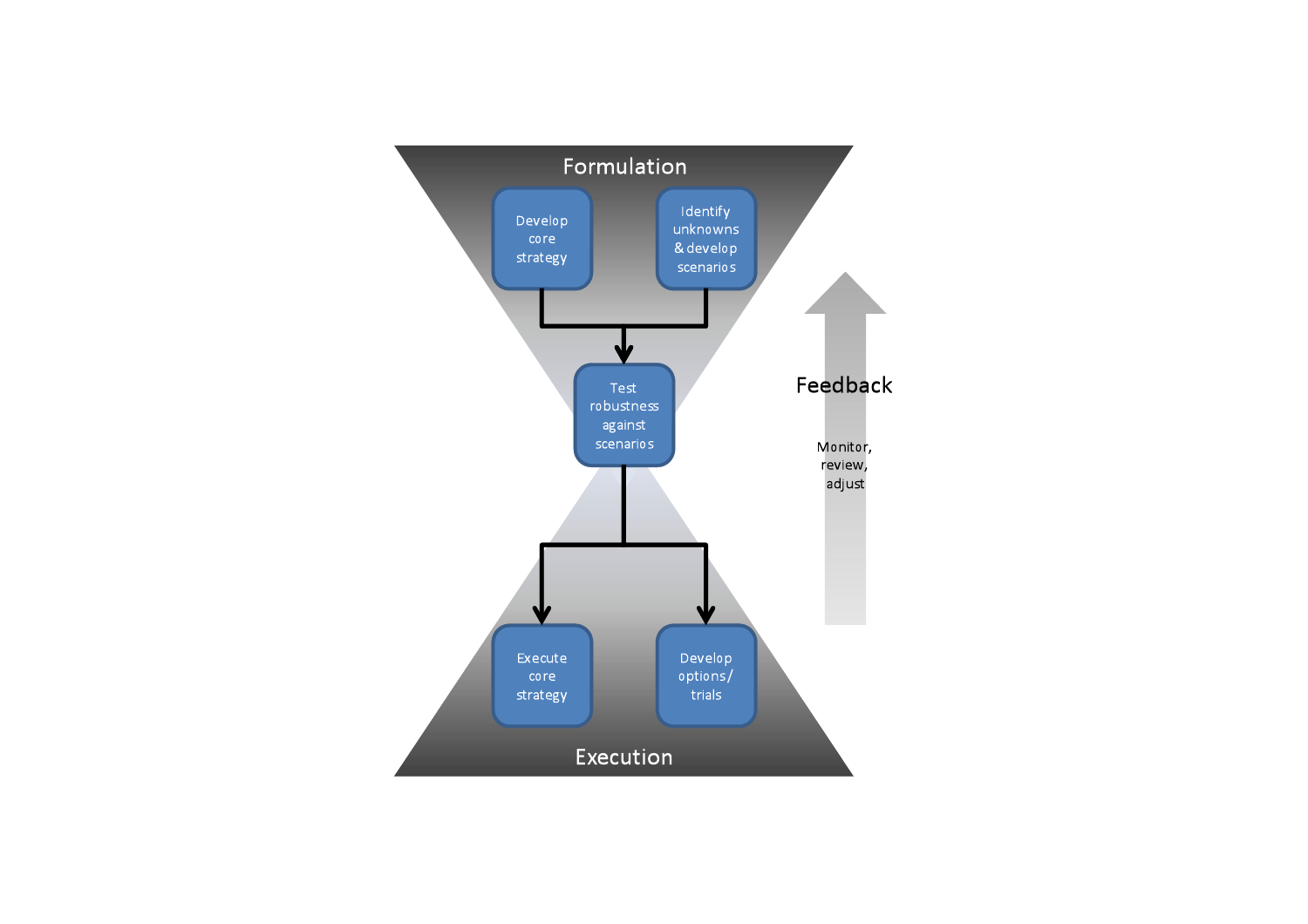

#### Strategy: understanding the external environment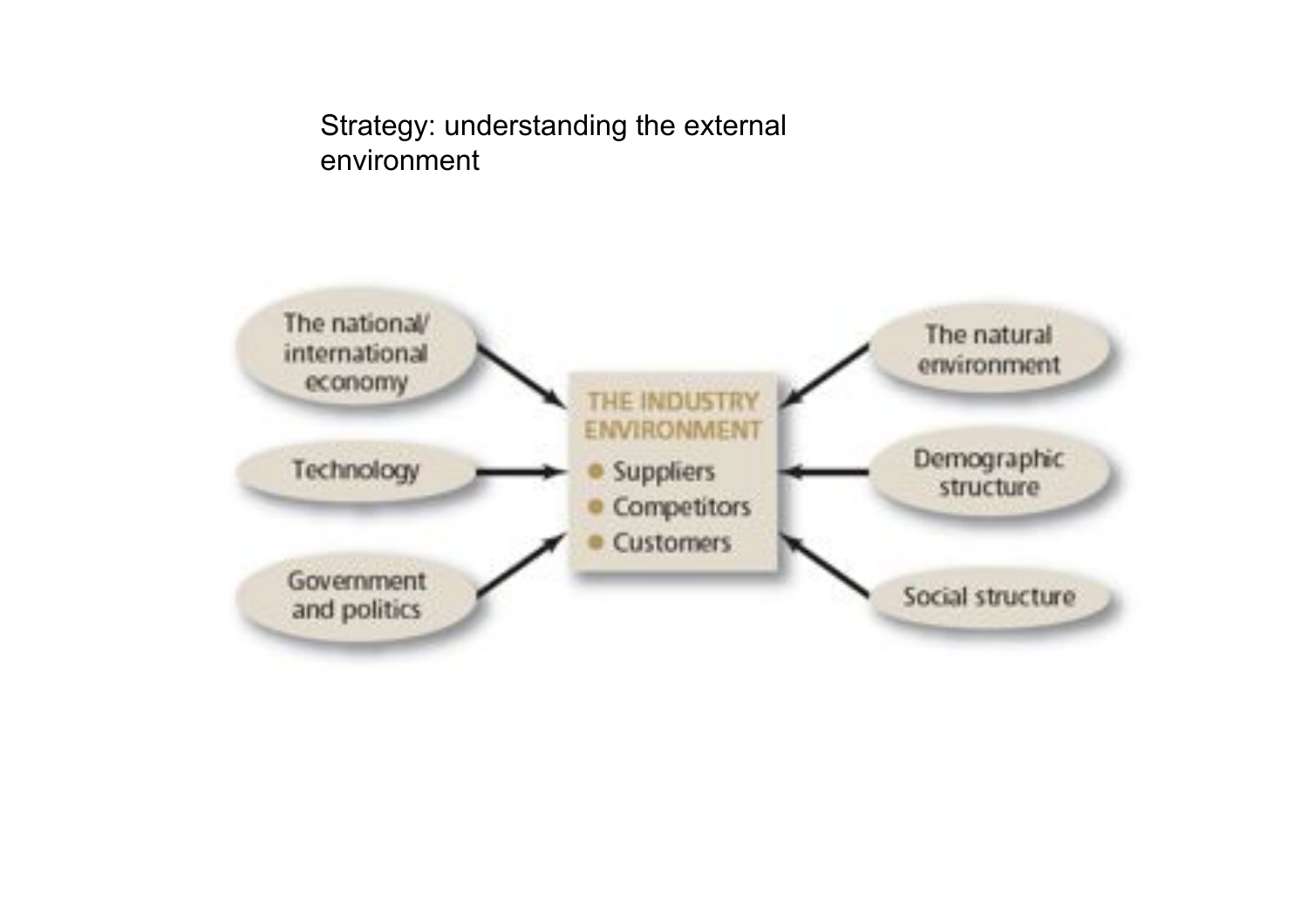| <b>Political</b><br><b>·Immigration</b><br><b>.Social unrest: UK/other countries</b><br><b>•Changing education systems</b>                                  | <b>Economic</b><br><b>.Employment/Wealth GDP</b><br>.Value of currency/rates of<br>exchange<br><b>*Economic constraints</b><br><b>.Motivating innovation</b>                                                                                                                     |
|-------------------------------------------------------------------------------------------------------------------------------------------------------------|----------------------------------------------------------------------------------------------------------------------------------------------------------------------------------------------------------------------------------------------------------------------------------|
| Social<br>•Attitudes to education changing<br>•Parents more engaged<br>•Educational systems increasing<br>international exposure<br>. Historical ties to UK | Technological<br>•Elearning, challenges with quality,<br>delivery of product and plagiarism<br>•Students access to virtual reality<br>.New tech companies developing<br>language learning courses (e.g. Live<br>Mocha!)<br>•Social Media: Skype, Facebook,<br>video conferencing |

#### PEST applied to English UK members and agents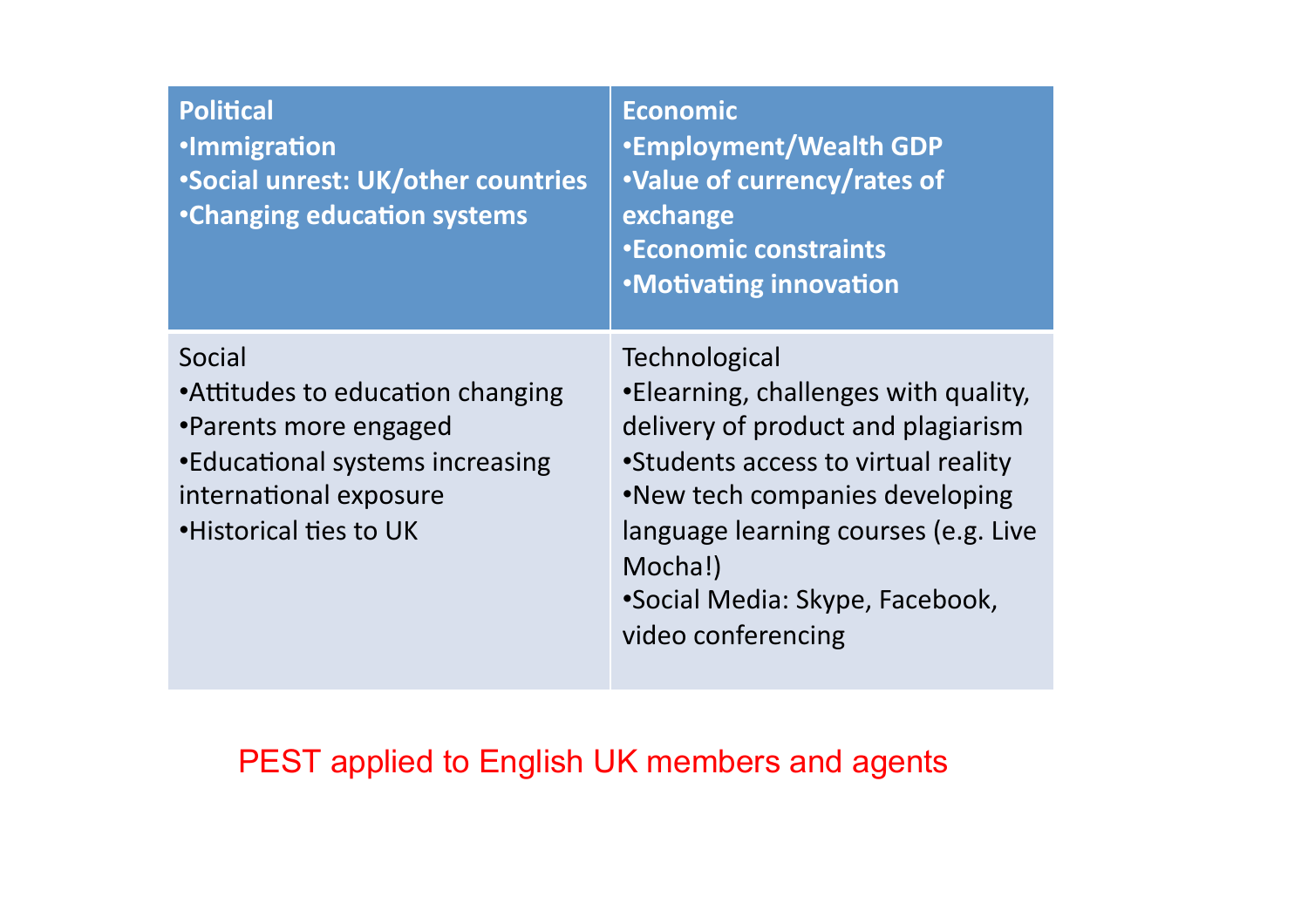#### Introduction to Scenario Planning

had legacy would you like to horrel

**Market Wall** be a load **Billulail dimension Josefall Street** to such an

least this chances, what

"Building scenarios is like making a journey of exploration—it can change how we see and understand the world."

".. Scenarios address blind spots by challenging assumptions, expanding vision and combining information from many different disciplines."

Scenarios: An Explorer's Guide

http://www-static.shell.com/static/aboutshell/downloads/our\_strategy/shell\_global\_scenarios/ scenario\_explorersquide.pdf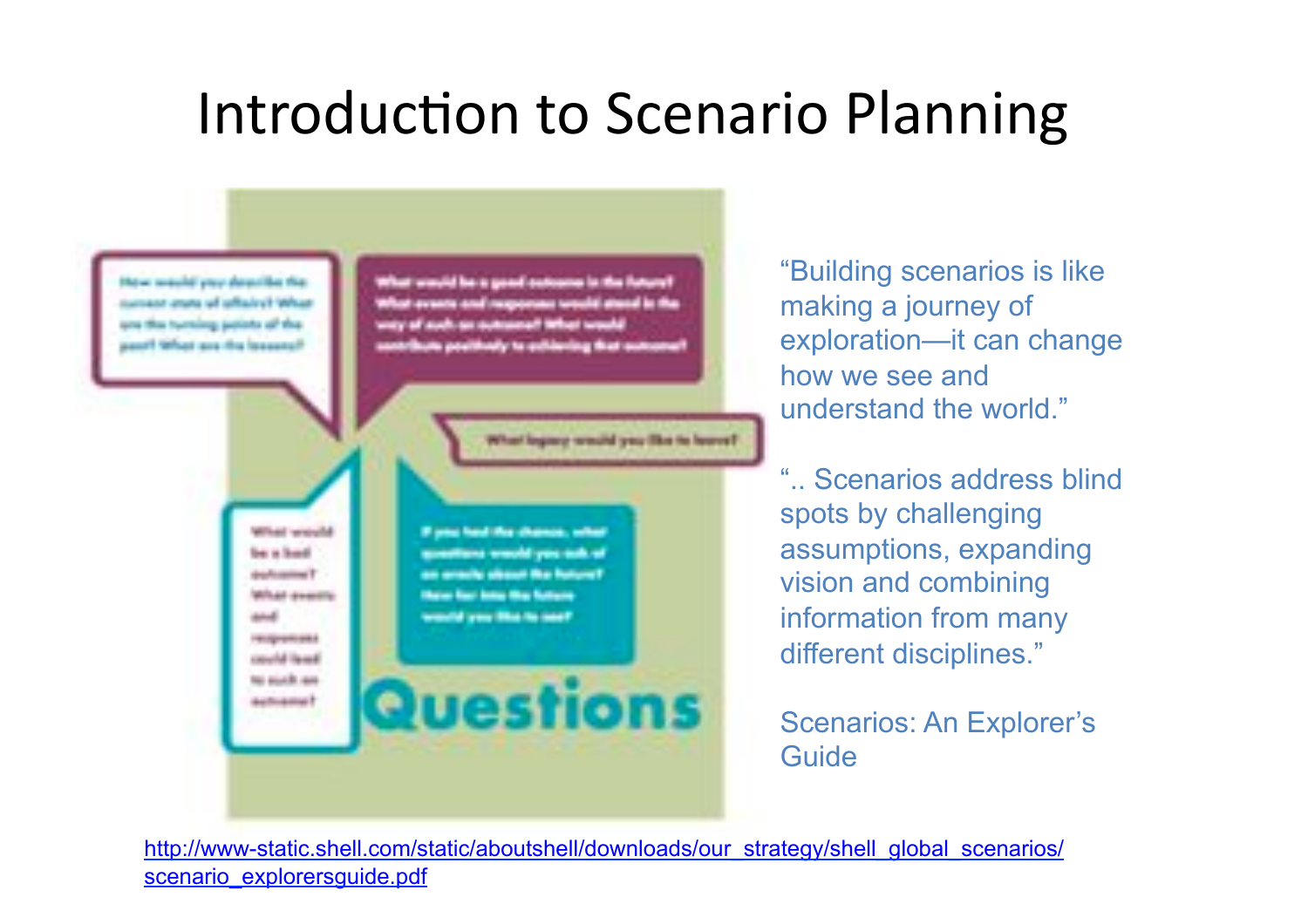# Scenario planning

- Helps us to understand a range of futures that we may face and to build more robust strategies based upon this understanding.)
- we have to drop our preconceived views on how our businesses, and the world in general, works
- $\cdot$  the future is not an extrapolation of the past.))
- a flexible tool and has been applied to explore both global and industry level uncertainties
- is not as widely used as it could be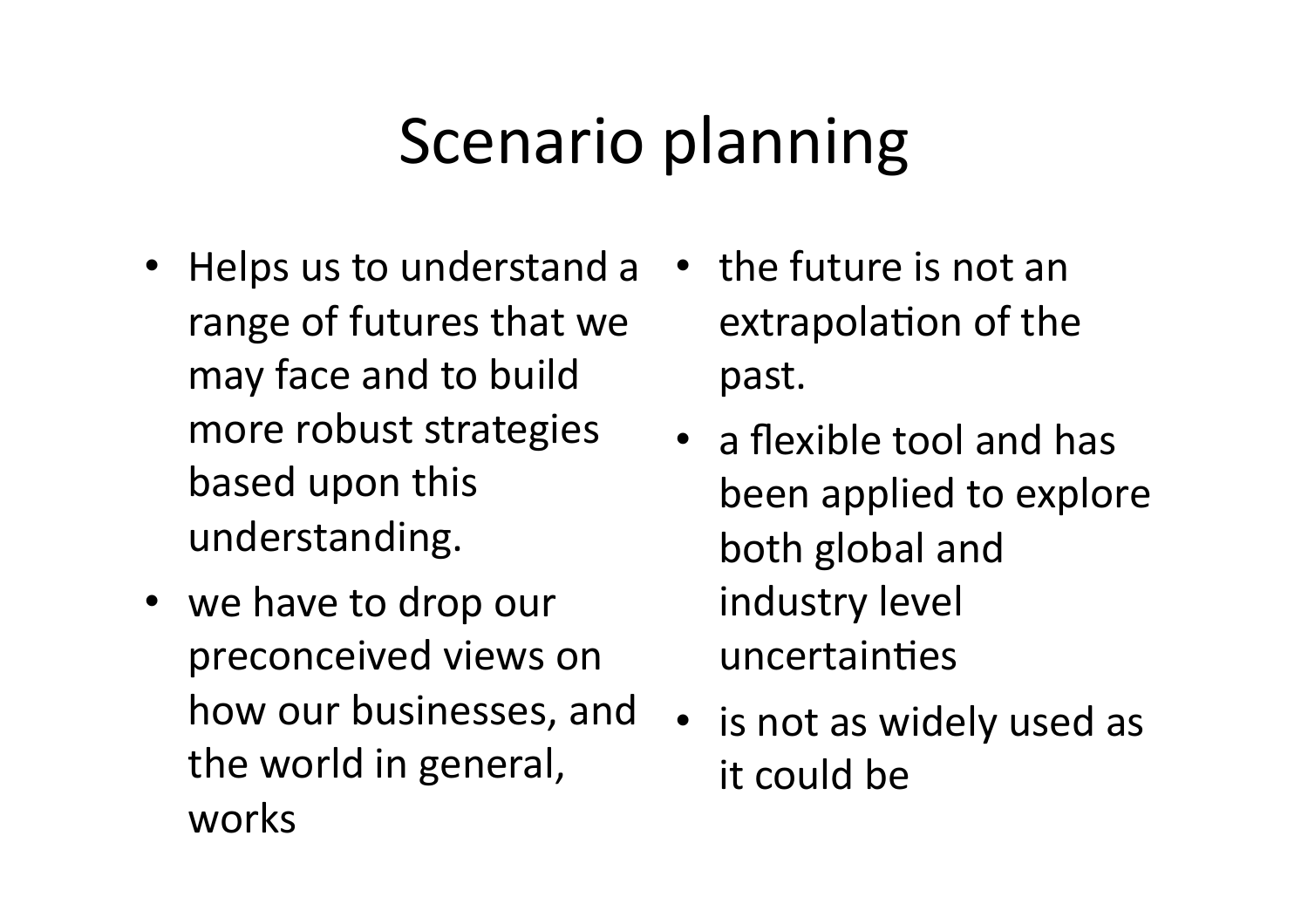Write on a post-it one force or issue that you think will have a major impact on the language travel sector. Then decide how certain you feel this will happen.

| <b>Low Certainty</b>                                                                                                                                                                                           | <b>High Certainty</b>                                                                                                                                                                                                                                                                                                                                                                                                                                                                                                              |
|----------------------------------------------------------------------------------------------------------------------------------------------------------------------------------------------------------------|------------------------------------------------------------------------------------------------------------------------------------------------------------------------------------------------------------------------------------------------------------------------------------------------------------------------------------------------------------------------------------------------------------------------------------------------------------------------------------------------------------------------------------|
| States' debts<br>Increase in UK HEI tuition fees to<br>UK/EU students<br>Technology<br>Higher levels of immigration<br>controls<br>World economy and failure of the<br>Euro<br>Opening borders for immigration | Economy<br><b>UKBA</b><br>Cost<br>Changes to visa regulations makes<br>it harder for students to get visa<br><b>UKBA</b> rules: more flexibility<br>۰<br><b>Introduction of University</b><br>٠<br>programmes in English for non<br>English-speaking countries<br>Technology<br>Globalisation<br>High country cost<br>e-learning<br>Language travel factor<br>Competition from other countries:<br>Australia, Ireland, Canada<br>Global warming affects travel<br>Unemployment<br><b>Exchange rates</b><br>Country economic wealth |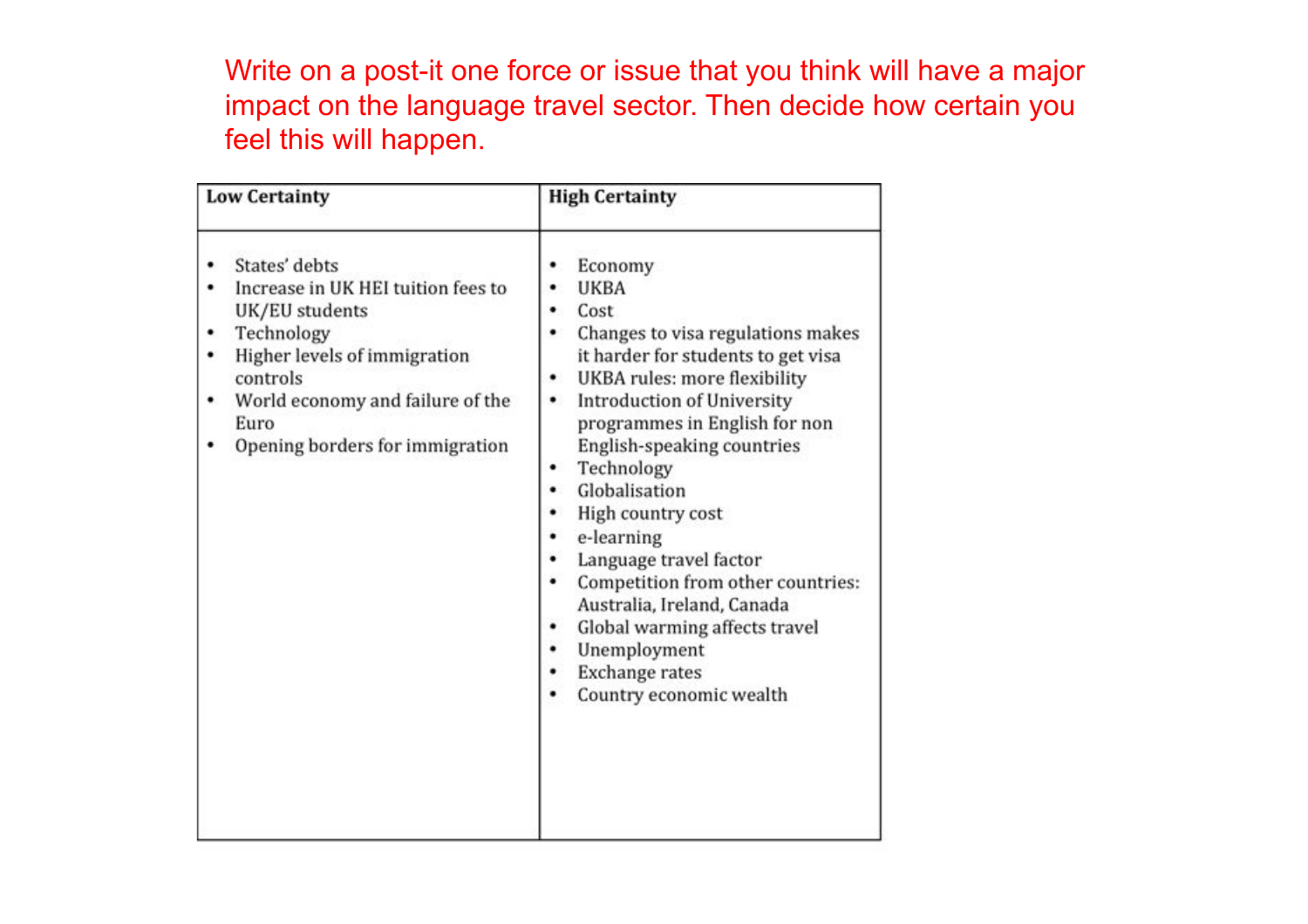



# **ELT** in 2011

- 750m speakers, 1 billion learners, 11 million teachers
- Growth in emerging markets
- Commercially valuable: publishing, language schools, exams))
- Wide range of stakeholders including learners, teachers, small private language schools, educational bodies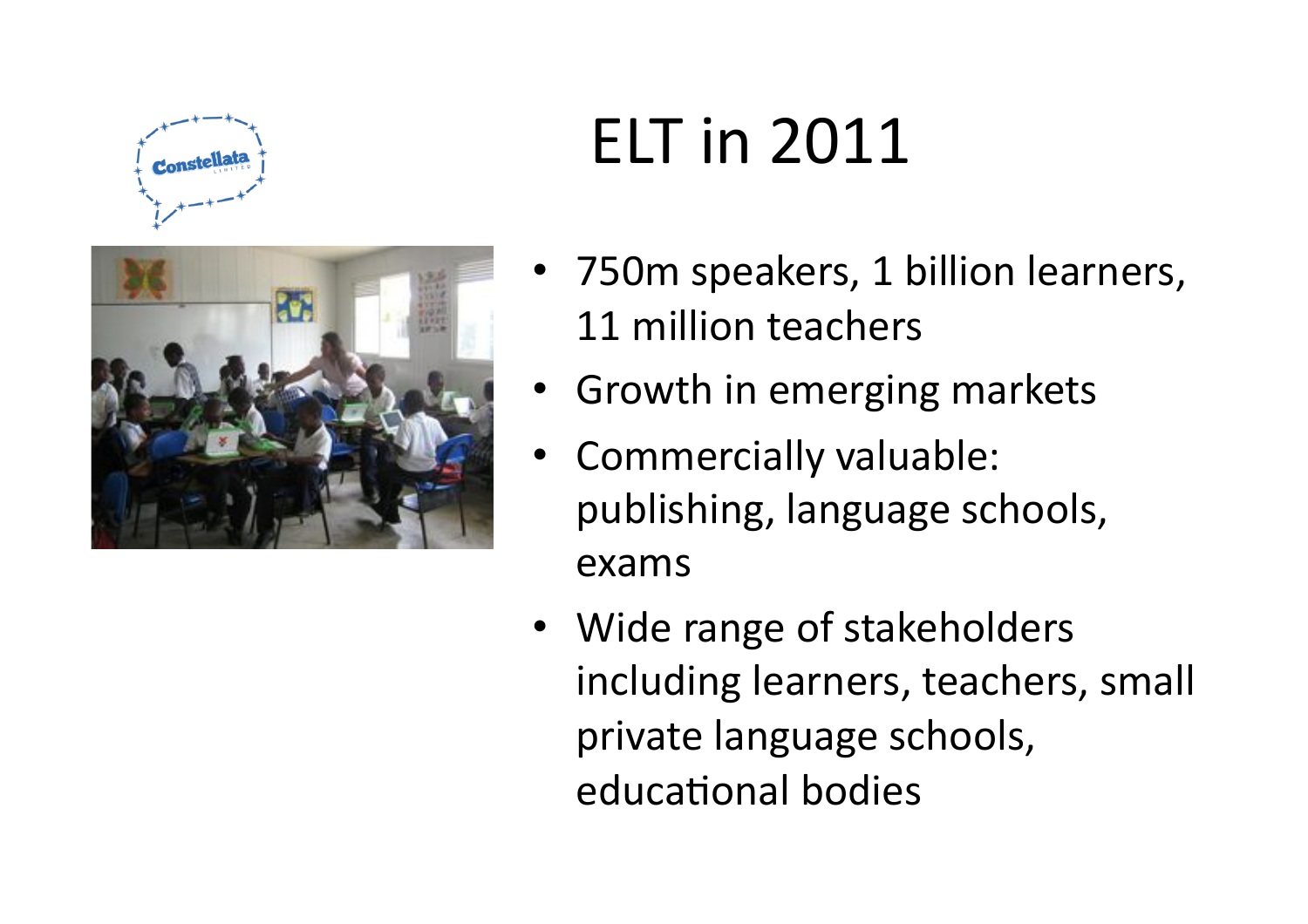

- International economy
- Global culture
- English associated with technology and innovation
- A bilingual future
- Social equity?
- Need for scenario building)

http://www.britishcouncil.org/learning-research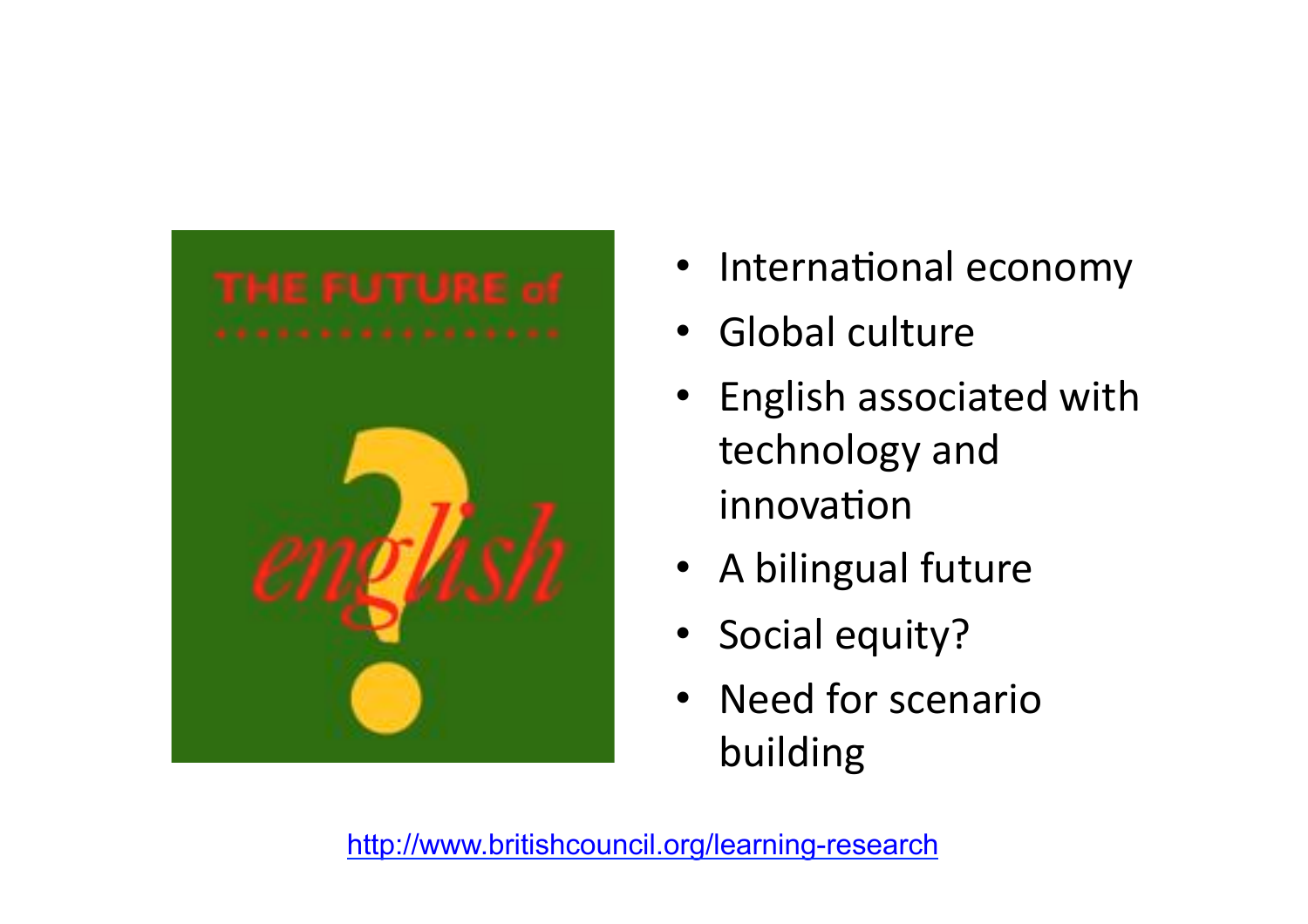# The Future of English?



'It has all happened so quickly' - David Crystal in English as a global language.

- Scarcity of relevant facts
- Complex interplay of causes)
- Some predictions are safe, other dangerous

"Changes in the number of people learning English as a foreign language may be surprisingly volatile."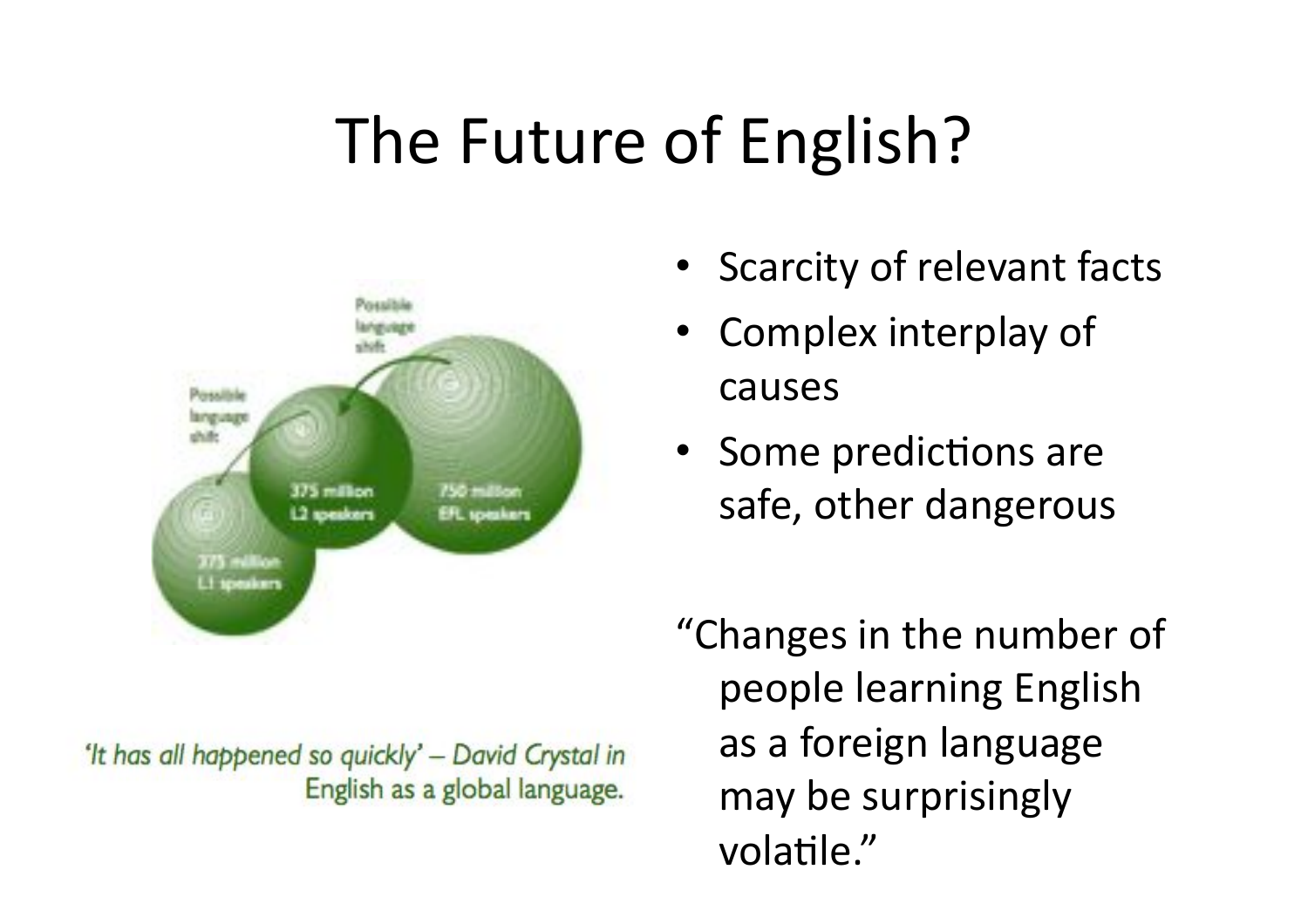

- Rise and then fall in number of learners
- Widening of student age and need
- Competition for ELT services
- More international education
- Native speakers irrelevant?
- More linguistic diversity on the internet
- Asia may determine future of Global English
- English teachers need retraining
- End of English as a Foreign Language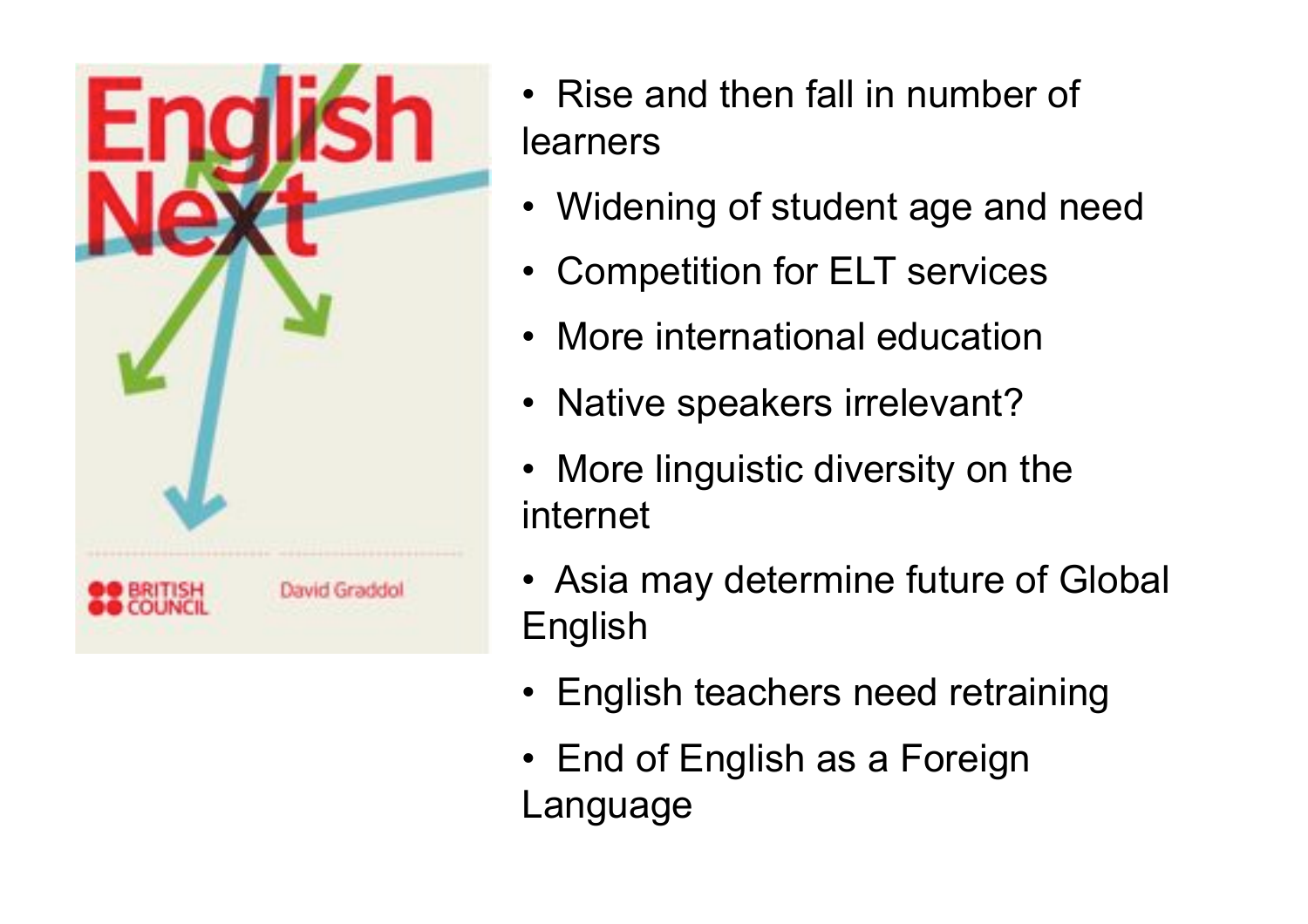## Demography really important



World population will peak at 10bn

Demographic balance between languages is changing

Global migration higher than ever

Three quarters of all travel between non-English speaking countries, driver for English as a Lingua Franca.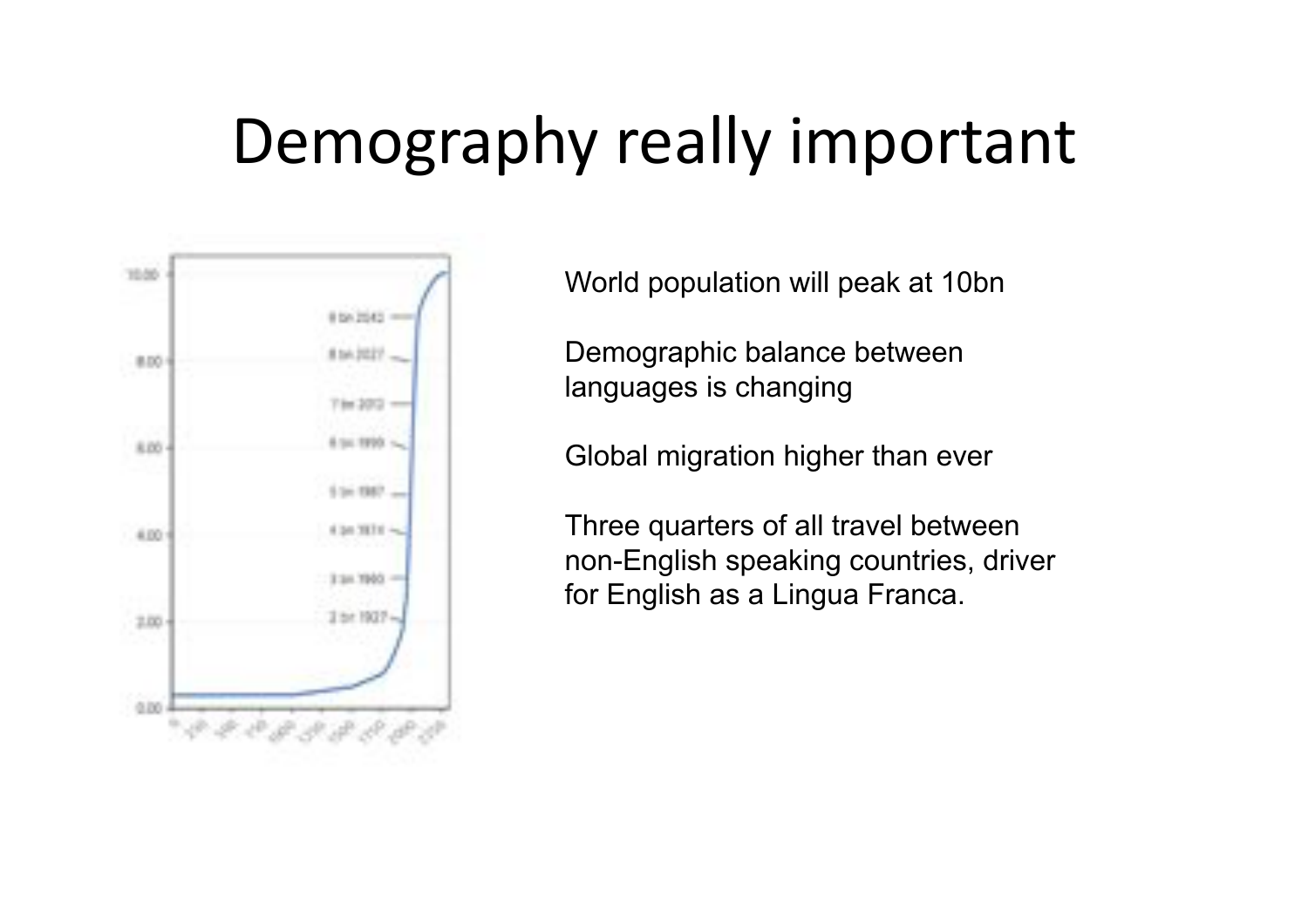#### Education is changing



"Globalisation has led to a desperate race in many countries to upgrade the skills of their workforce faster…"

Critical thinking skills essential for knowledge economy

English as a basic skill

End of lock step education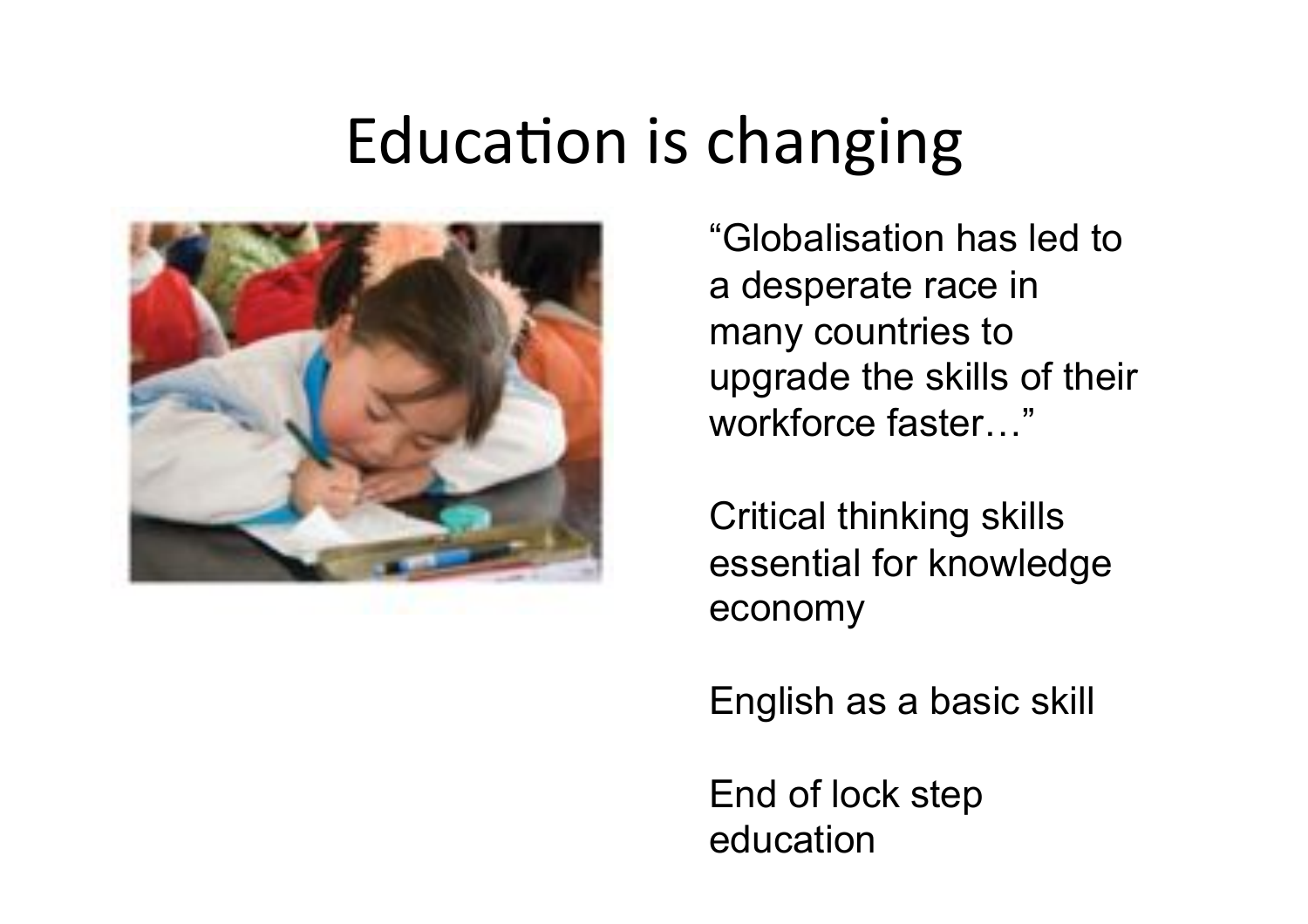# What English and when?



Problems with the EFL tradition, and positioning of NS and NNSs. Learners often set up to "fail" Rise of CLIL: Content

and language integrated learning

English as a lingua franca (ELF)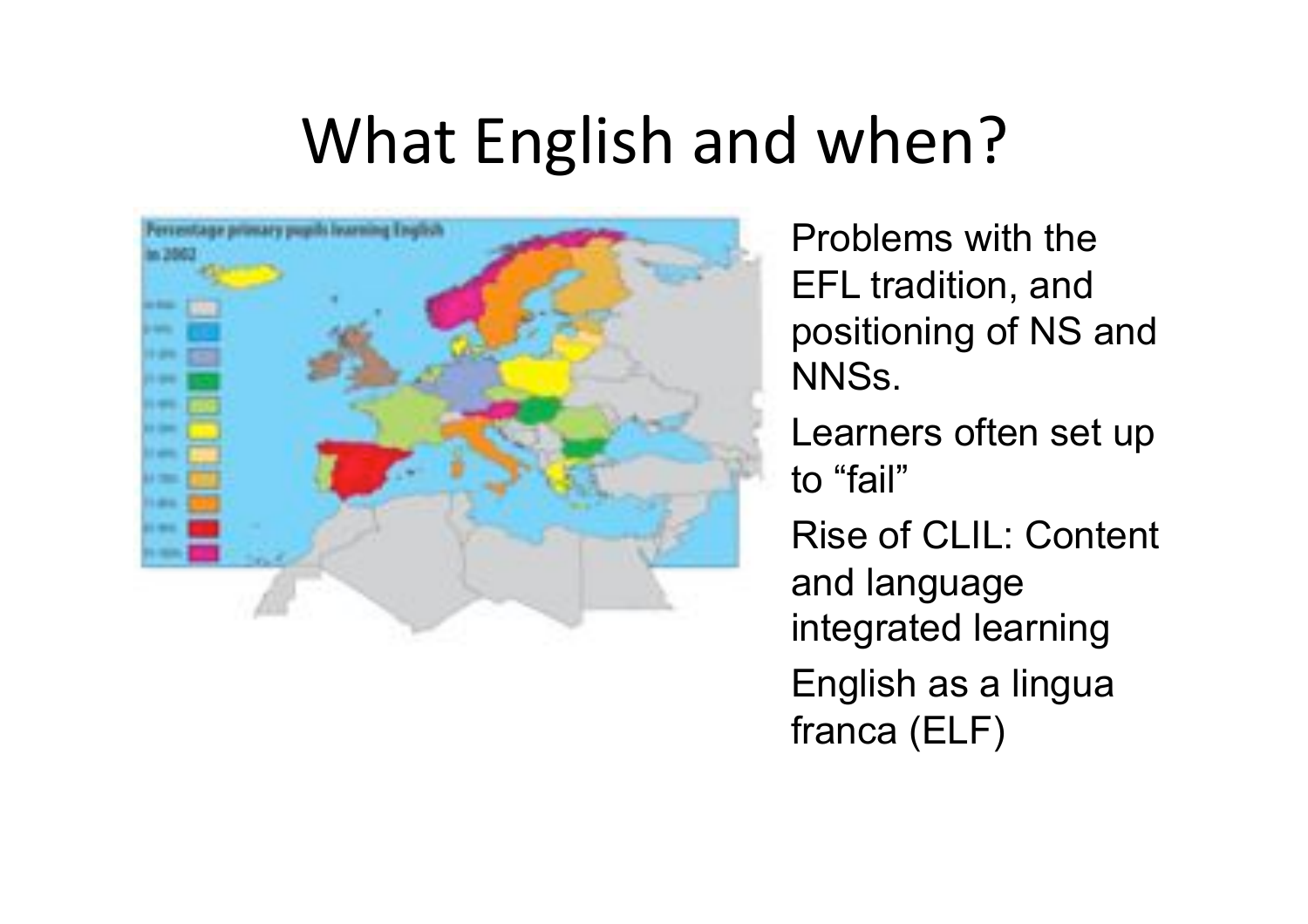Some countries more successful than others…

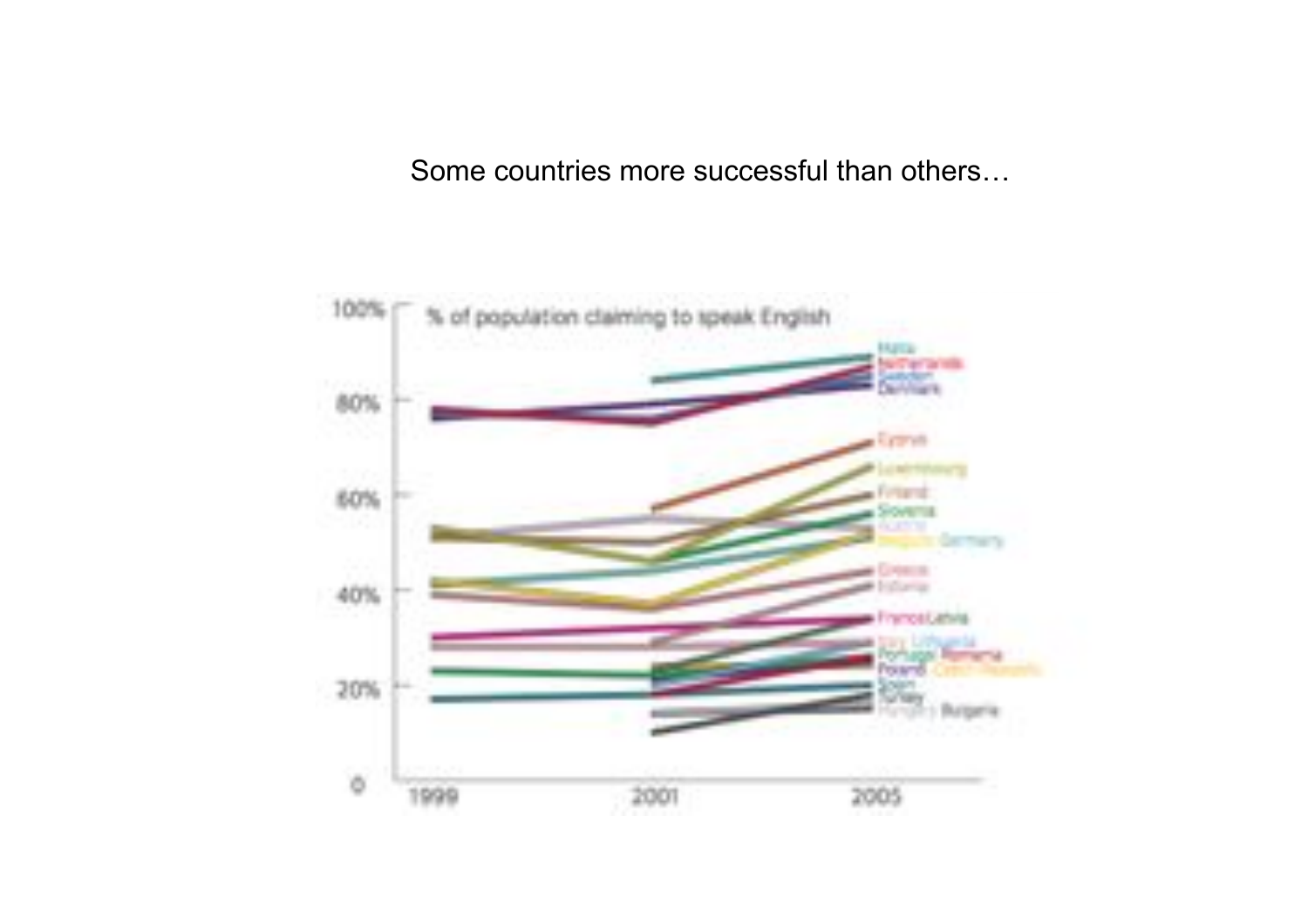

- Major shift towards English
- Three main drivers: education, employment, mobility
- National improvement too slow
- Shortage of English teachers
- English-medium education one cause of educational failure
- Poor English holding back Indian Higher Education
- More support needed for Indian linguistic diversity
- No single solution

Will China overtake India!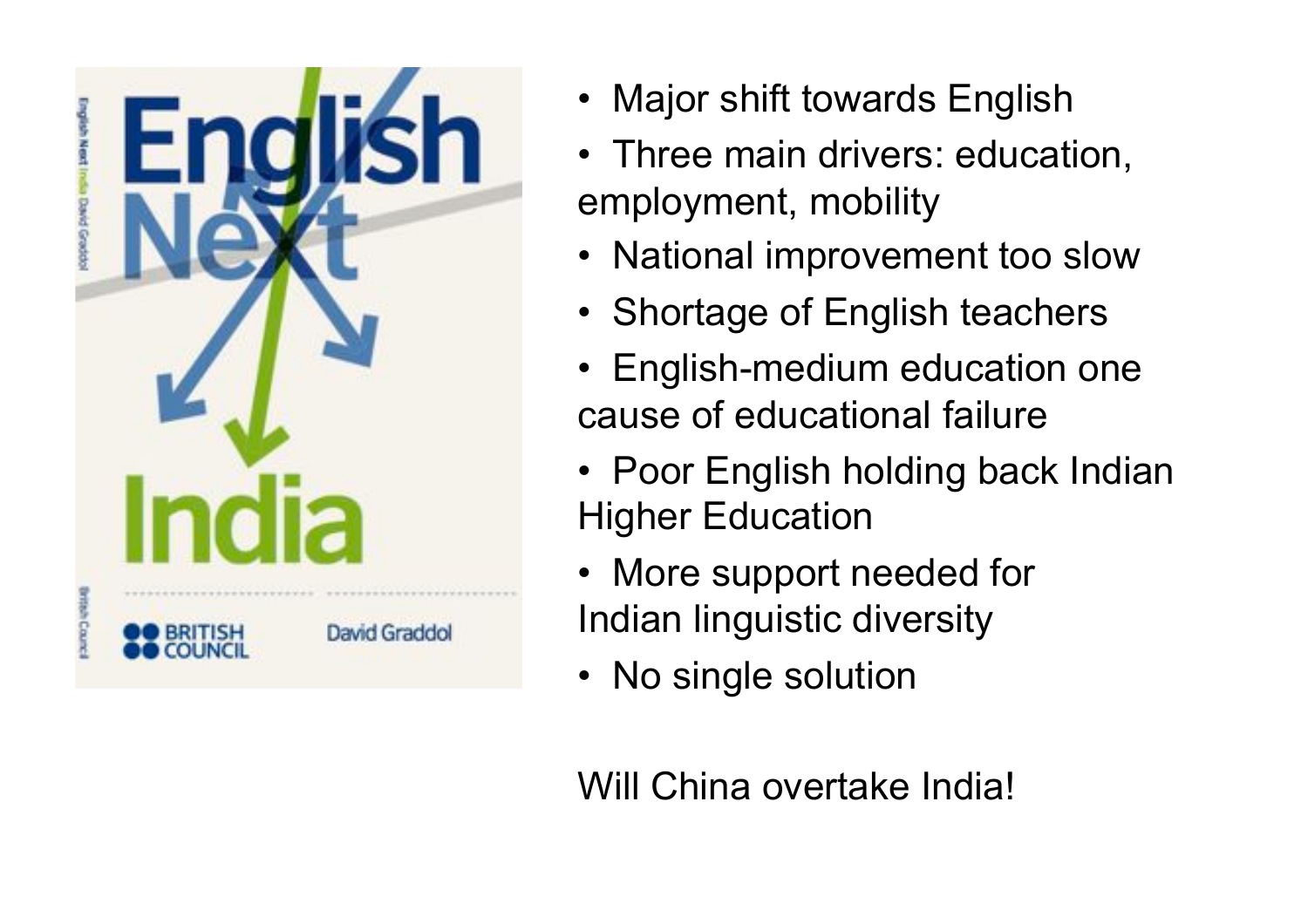

"And you can just click on something and just use it, instead of searching though the whole textbook."

#### Social Media & Mobile learning

- Changing user behaviour
- New sales platforms & Apps "ecosystem"
- Mobile internet access problematic
- Smartphone wars & multiple platforms
- iPad changing the rules, with over 25m sold since Spring 2010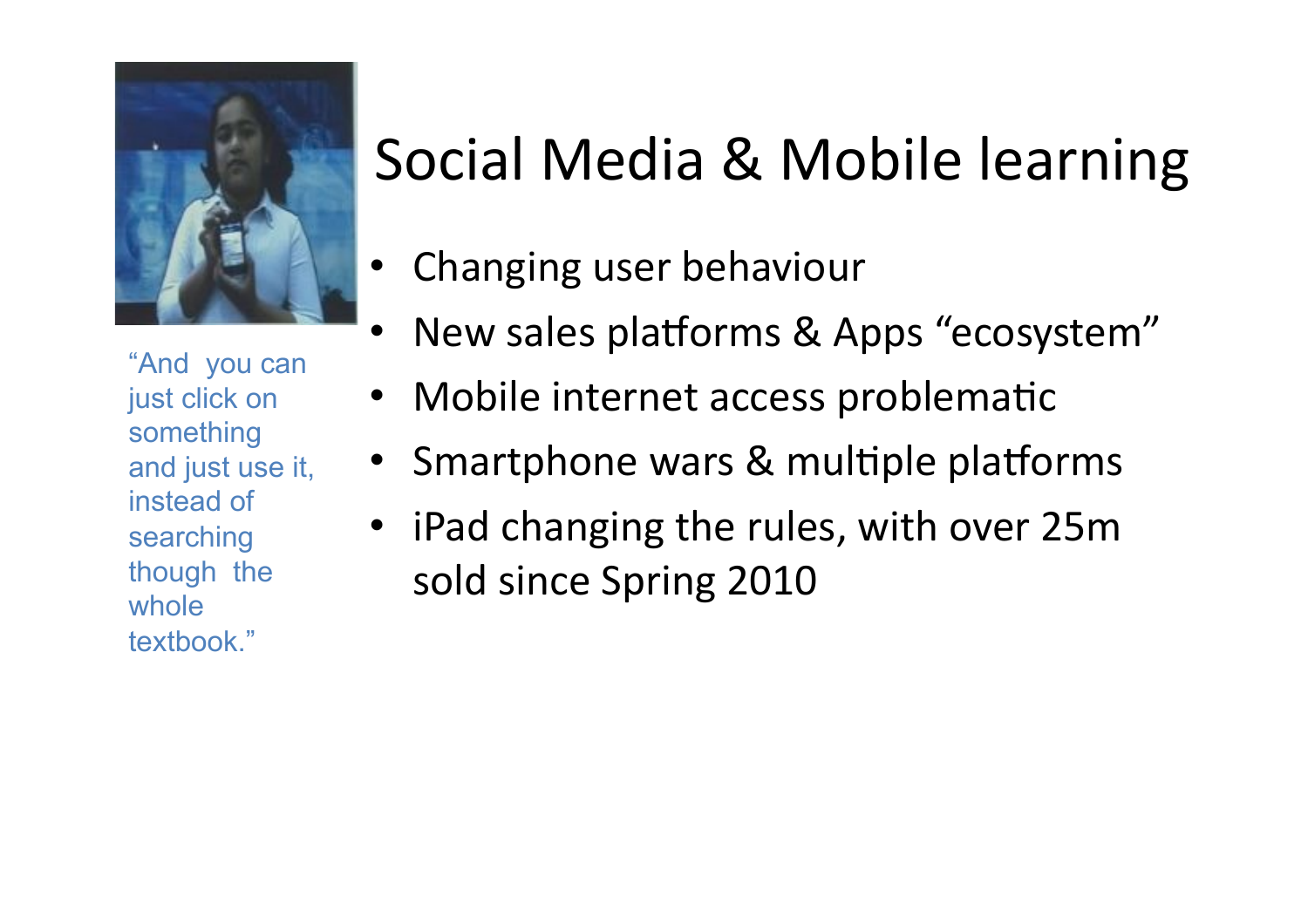

#### Machine Translation

#### **Google Goggles in action**

Click the icons below to see the different kinds of objects and places you can search for using Google Goggles.



"" it dawns on me that this is that staple of science fiction – the babel fish in Hitch-Hiker's Guide to the Galaxy or Star Trek's Universal Translator – but it's actually here, today, for real, and such is the pace of technological advance that no one seems to have bothered to make much of a fuss about it." Tom Robbins, FT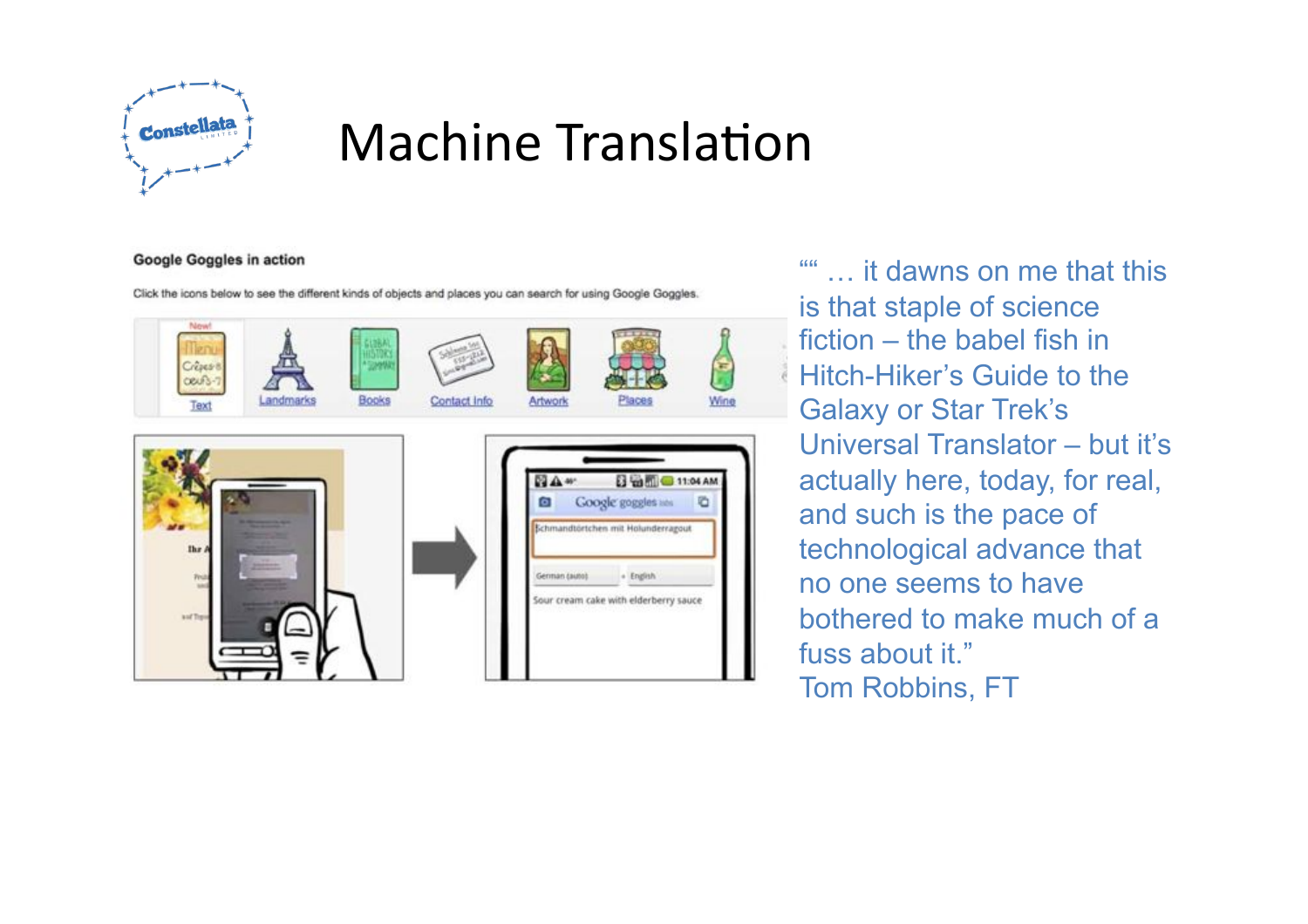# What does this all mean for us?

- Learner age
- What kind of English(shes)?
- What kind of teachers?
- )CLIL)
- Role of technology